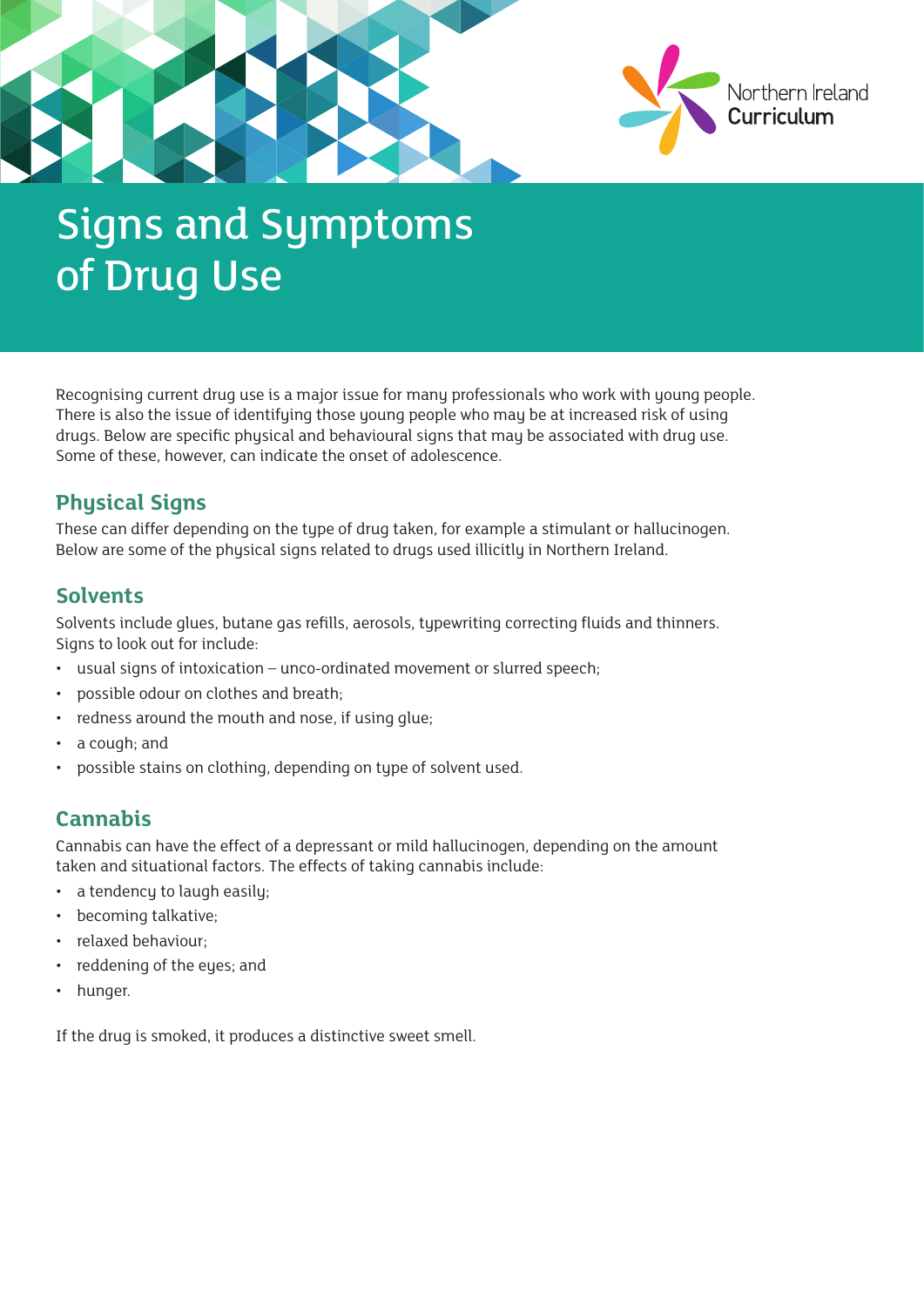

## Signs and Symptoms of Drug Use

#### **Ecstasy**

Ecstasy is sometimes referred to as a hallucinogenic stimulant. Its effects will therefore include those listed for stimulants. It can also cause:

- increased temperature;
- excessive sweating;
- a very dry mouth and throat;
- jerky, unco-ordinated movements;
- clenched jaws;
- occasional nausea, when first used; and
- fatigue after use, but also possibly some anxiety, depression and muscle pain.

### **Stimulants (amphetamines (speed), butyl nitrite (poppers) or cocaine)**

The effects can result in:

- increased pulse rate;
- increased blood pressure;
- agitation;
- talkativeness or lack of coherent speech;
- dilated pupils;
- loss of appetite;
- damage to nasal passages;
- increased tendency to go to the toilet;
- mouth ulcers; and
- fatique after use.

### **Hallucinogens (LSD, magic mushrooms)**

Effects can vary depending on nature of the experience. These include:

- relaxed behaviour;
- agitated behaviour;
- dilation of pupils; and
- unco-ordinated movements.